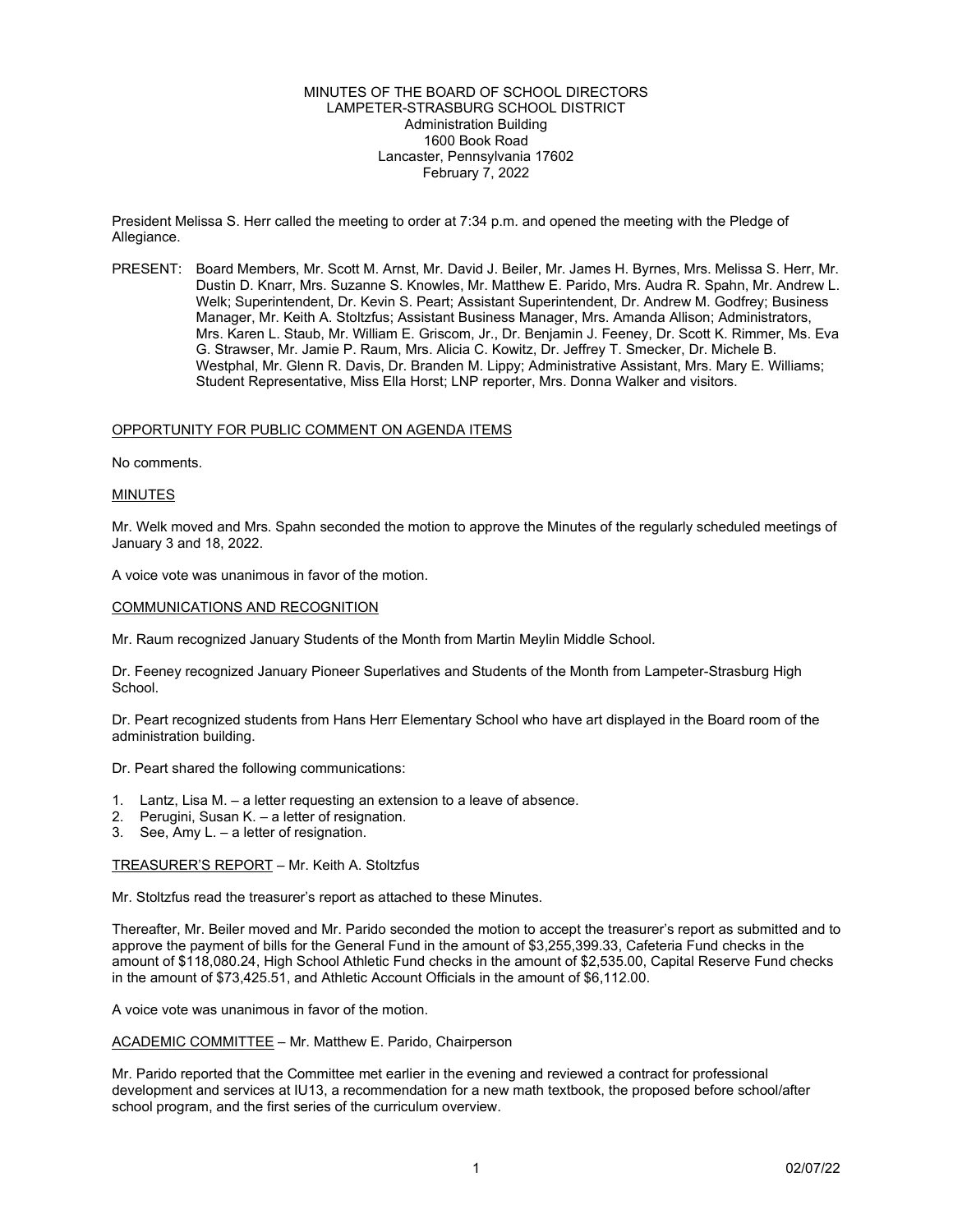# BUILDINGS AND GROUNDS COMMITTEE – Mr. David J. Beiler, Chairperson

Mr. Beiler reported that the Committee met on January 18, 2022, and reviewed the feasibility study/long-term planning of campus projects. The Committee also received updates on the proposed early childhood/kindergarten center planning and design phase and critical capital projects, and discussed the former Strasburg Elementary building.

BOARD OF REVIEW COMMITTEE – Mrs. Melissa S. Herr, Chairperson

No report.

FINANCE COMMITTEE – Mr. Dustin D. Knarr, Chairperson

Mr. Knarr shared that the Finance Committee will meet on Tuesday, February 15, 2022, and encouraged all Board members to attend.

PERSONNEL COMMITTEE - Mr. James H. Byrnes, Chairperson

Mr. Byrnes reported that the Committee met this evening and recommends all agenda items for approval.

CURRICULAR ISSUES AND FEDERAL PROGRAMS – Dr. Andrew M. Godfrey, Representative

Dr. Godfrey reported that mid-year parent conferences were held for students receiving Title I services and planning is underway for a family night in March. The focus will be on mathematics and providing support for parents to help their students at home.

### LANCASTER-LEBANON INTERMEDIATE UNIT 13

Mrs. Herr shared that the Lancaster-Lebanon IU hosted new Board member orientation and it was well attended.

STUDENT REPRESENTATIVES – Miss Ella Horst, Miss Maggie Swarr

Miss Horst shared the report for Miss Swarr including 80s themed day on the 80th day of school, the PTO sponsored Hands on House Stem Workshop, and school-wide penguin day at Lampeter Elementary School. At Hans Herr Elementary School, students participated in school-wide CDT testing.

While the annual Valentine's dance was postponed, Martin Meylin Middle School will still be conducting the King and Queen of Spring celebration. Miss Horst also shared that February is "cash-in" month with students receiving their prizes from the door decorating contest and cookie fundraiser.

Miss Horst concluded by reporting on events at Lampeter-Strasburg High School including Keystone exams and finals, new classes for the second semester, high school course selection for eighth grade students, and the spring back to school night held virtually. Miss Horst concluded her report sharing on the success of winter sports teams and gearing up for post-season runs.

# APPROVAL OF RESIGNATIONS

Mr. Byrnes moved and Mrs. Knowles seconded the motion to approve resignations from the following individuals:

- a. Susan K. Perugini, custodian, Lampeter-Strasburg High School, retroactively effective to February 4, 2022.
- b. Amy L. See, kitchen helper, Martin Meylin Middle School, retroactively effective to December 14, 2021.

A voice vote was unanimous in favor of the motion.

#### APPROVAL OF EMPLOYMENT – SUPPORT

Mr. Byrnes moved and Mrs. Knowles seconded the motion to approve the employment of the following individuals in support or non-permanent positions.

a. Eric N. Alvarez to be employed as a kitchen helper at Martin Meylin Middle School. Mr. Alvarez will become a category C support employee and will be compensated hourly at \$11.03 retroactively effective to February 7, 2022.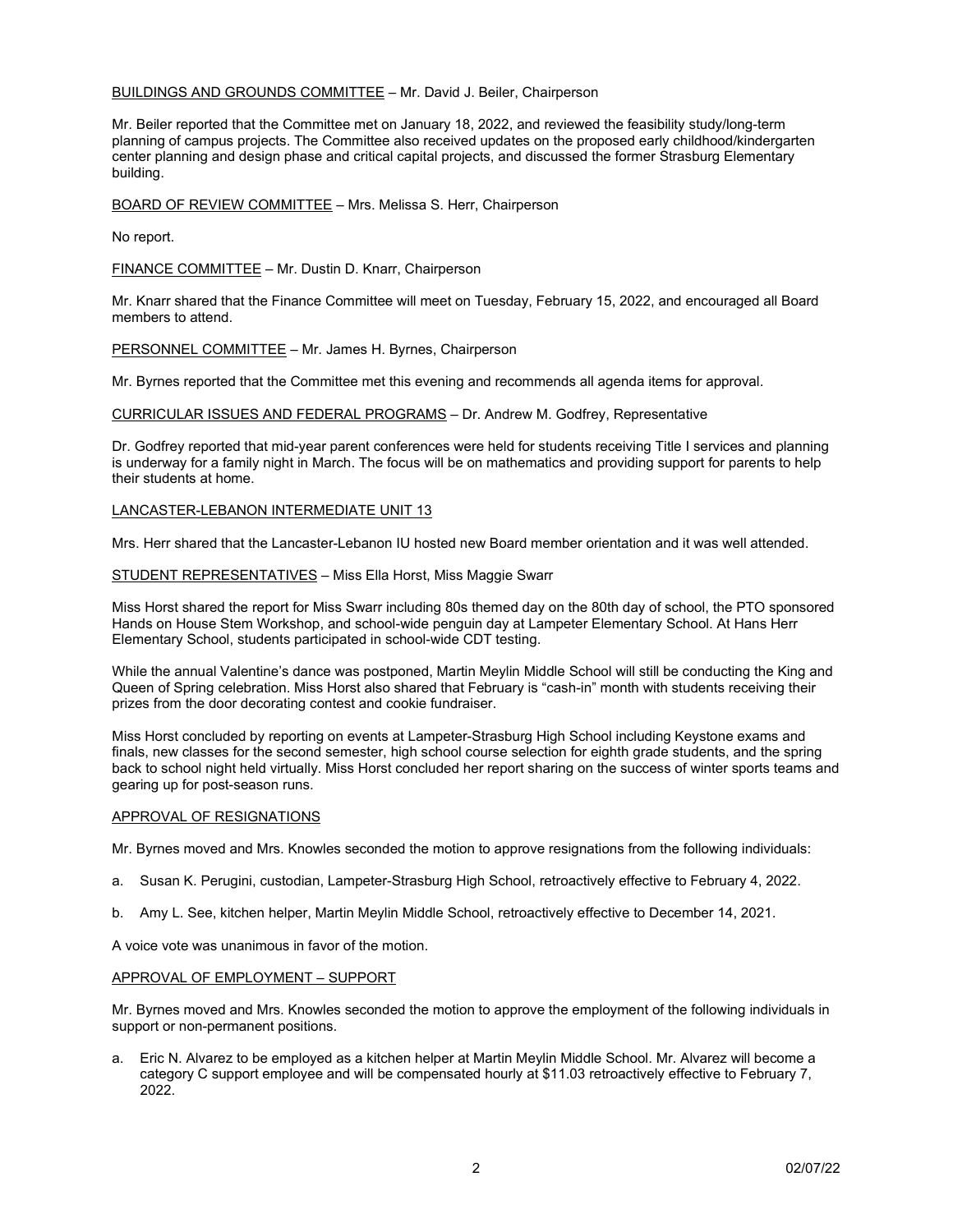b. Heather A. Lazar to be employed as a special education teaching assistant at Hans Herr Elementary School. Ms. Lazar will become a category C support employee and will be compensated hourly at \$12.64 retroactively effective to January 13, 2022.

A voice vote was unanimous in favor of the motion.

# APPROVAL OF A CHANGE OF STATUS

Mr. Byrnes moved and Mrs. Knowles seconded the motion to approve a change of status for Lisa M. Lantz, kitchen helper, Lampeter-Strasburg High School. Ms. Lantz will have an increase in hours and become a category C support employee retroactively effective to January 24, 2022. Her compensation will remain at \$17.00 per hour.

A voice vote was unanimous in favor of the motion.

### APPROVAL OF LEAVES OF ABSENCE

Mr. Byrnes moved and Mrs. Knowles seconded the motion to approve a leave of absence for Lisa Lantz, kitchen helper, Lampeter-Strasburg High School, retroactively effective to December 31, 2021, through on or about January 21, 2022.

A voice vote was unanimous in favor of the motion.

### APPROVAL OF A SUPPLEMENTAL CONTRACT

Mr. Byrnes moved and Mrs. Knowles seconded the motion to approve a 2021-2022 supplemental contract to be awarded to Tracey Harber – Odyssey of the Mind – Martin Meylin – 100% - \$2,664.48.

A voice vote was unanimous in favor of the motion.

# APPROVAL OF BEFORE SCHOOL/AFTER SCHOOL READING AND MATH INSTRUCTORS

Mr. Byrnes moved and Mrs. Knowles seconded the motion to approve before-school/after-school reading and math instructors at \$25 per hour, as follows:

Allen, Lisa A. Betancourt, Nicole Colvin, Daniel G. D'Agostino, Memory L. Dodson, Jo Carole Fisher, Brian K. Freedland, Shannon L. Frego, Maria M. Gast, Dawn M. Gleiberman, Alyson L. Greenwood, Kristen R. Hancock, Chelsea Heyser, Holly A. Hoover, Matthew T. Jamieson, Amy A. Johnson, Joan S. Kinert, Amanda R. Konkle, Janelle Lancaster, Patricia L. Long, Paula D. Manion, John B. McComsey, Barbara L. Middleton, Rebecca J. Nolt, Jeffrey L. Pieters, Michelle L. Reidenbaugh, Sherry L. Risser, Jennifer L. Seace, Susan L. Smyth, Patricia A. Sutzman, James A. Wenger, Bonnie S. Willig, Christine C.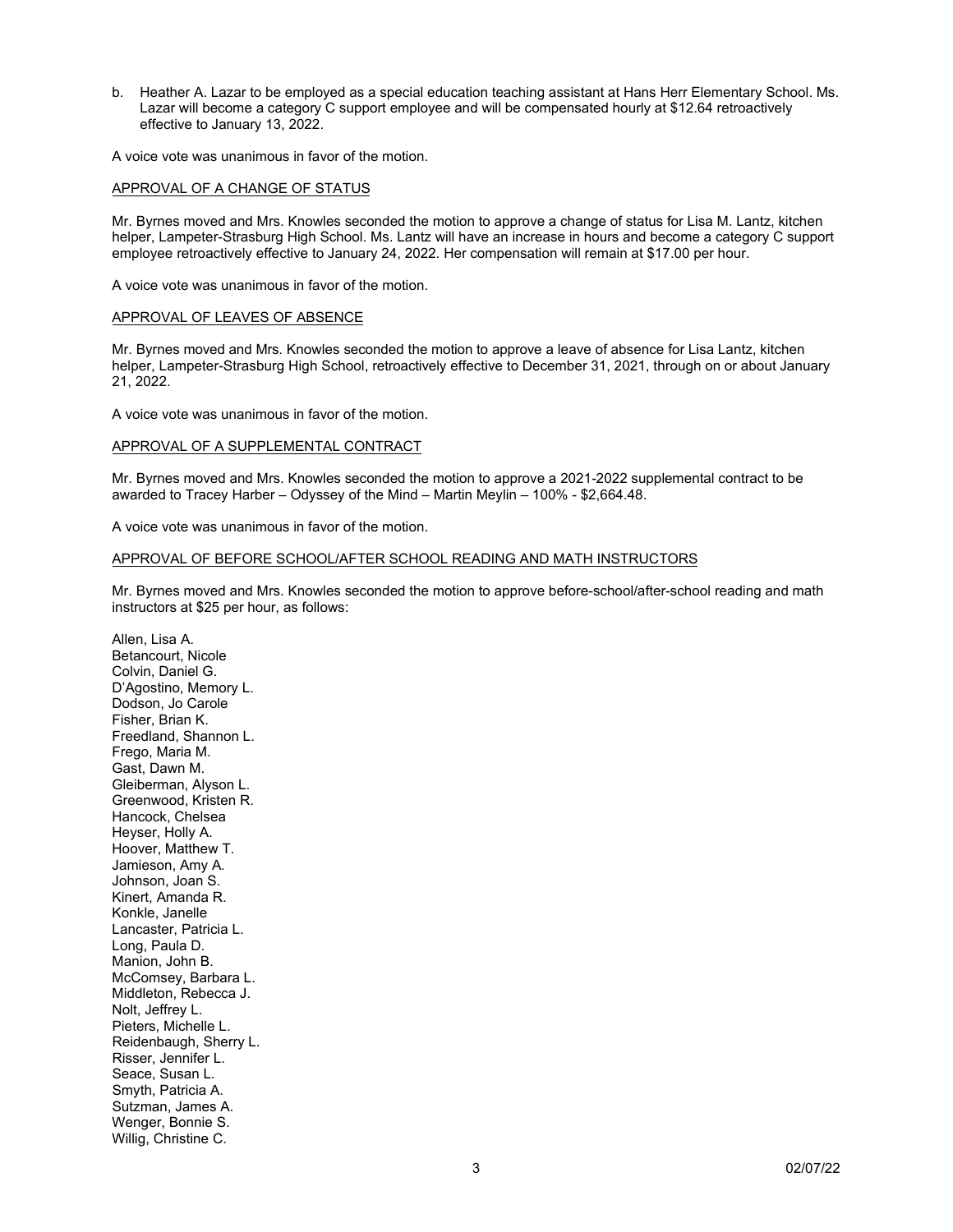A voice vote was unanimous in favor of the motion.

# APPROVAL OF SUBSTITUTES

Mr. Byrnes moved and Mrs. Knowles seconded the motion to approve 2021-2022 substitutes in their respective capacities, as follows:

| <b>Certified Substitutes</b>           |                                                            |
|----------------------------------------|------------------------------------------------------------|
| Bechtold, Brooke M.                    | Grades PK-4 - Millersville Student                         |
| Chura, Amy K.                          | Grades PK-4; Special Education PK-8                        |
| Herr, Lauren C.                        | Elementary K-6                                             |
| Kortright, Brittany L.                 | Grades PK-4; Special Education PK-8 – Millersville Student |
| Landis, Alisa A.                       | Grades PK-4 - Millersville Student                         |
| <b>Emergency Certified Substitutes</b> |                                                            |
| Stombaugh, Eric M.                     | All Instructional Areas PK-12                              |
|                                        |                                                            |
| <b>Support Staff Substitutes</b>       |                                                            |
| Chuprin, Shanna R.                     | Nurse, Nurse Assistant Only                                |
| Frey, Damian M.                        |                                                            |
| Greenwood, Steven M.                   |                                                            |
| Kuhns, Michael J.                      |                                                            |
| Popielarski, Jacklyn P.                | Nurse, Nurse Assistant Only                                |
| Zuber, Brooke M.                       |                                                            |
| Support Staff (Retired) Substitute     |                                                            |

Esh, Calvin E.

A voice vote was unanimous in favor of the motion.

#### APPROVAL OF VOLUNTEERS

Mr. Byrnes moved and Mrs. Knowles seconded the motion to approve the following individuals as 2021-2022 volunteers:

Eckman, Colin B. Franco, Maximo Z. Keefer, Michelle A. Klecko, Jacob J. Rutledge, Darren Z. Rutt, Jerlin M.

A voice vote was unanimous in favor of the motion.

#### APPROVAL OF DEPUTIZATION AGREEMENT WITH STRASBURG BOROUGH TAX COLLECTOR

Mr. Byrnes moved and Mr. Knarr seconded the motion to approve a deputization agreement with Steven Echternach, Strasburg Borough Tax Collector, to appoint Keith Stoltzfus as Deputy Tax Collector and to collect all Lampeter-Strasburg School District taxes.

A voice vote was unanimous in favor of the motion.

# APPROVAL OF 2022-2023 SCHOOL CALENDAR

Mr. Byrnes moved and Mr. Beiler seconded the motion to approve the 2022-2023 school calendar, as attached to these Minutes.

A voice vote was unanimous in favor of the motion.

#### APPROVAL OF FIELD TRIPS

Mr. Welk moved and Mrs. Spahn seconded the motion to approve overnight field trips, as follows:

a. Garden Spot FFA to ACES Leadership Conference, Sheraton Hotel, Harrisburg, PA, retroactively from February 5 to February 6, 2022.